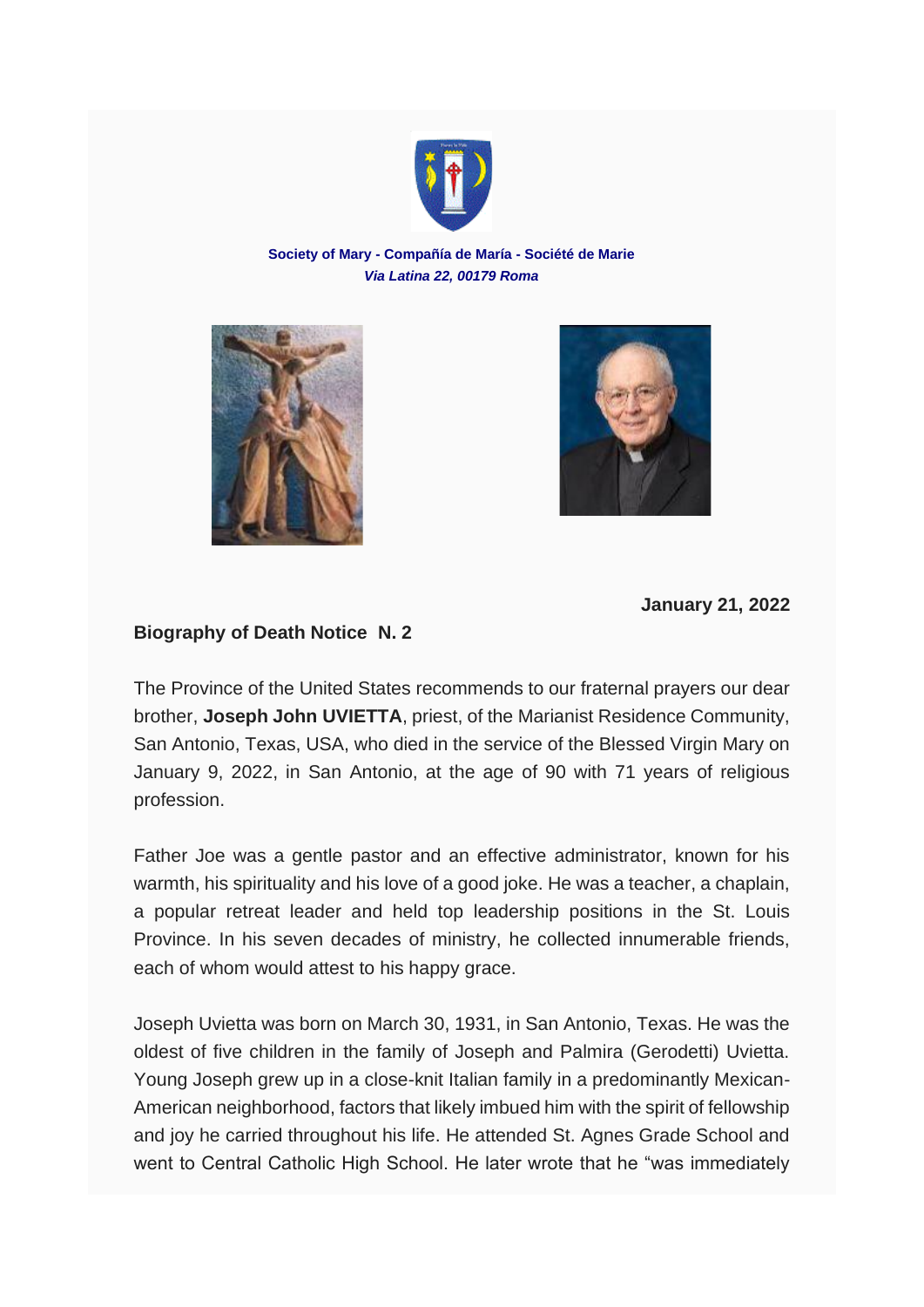and consistently impressed by the family spirit, Brothers of Mary style" at Central Catholic.

"I remember Joe saying, 'What attracted me to the Marianists was not just how well they treated other people, but also how well they treated each other. That made me feel as much at home with them as I was in my own Italian family,'" said Brother Giancarlo Bonutti, who may know a bit about Italian families.

Joe began considering the possibility of a religious vocation. After high school, he continued his Marianist education at St. Mary's University in San Antonio. In the summer of 1949, following his second year at St. Mary's, Joe entered the Marynook Novitiate in Galesville, Wisconsin. He professed first vows on August 15, 1950. He continued his university studies, earning a bachelor's degree in history from St. Mary's in 1952.

Brother Joe began his teaching career with a two-year stint (1952 – 1954) at St. Mary's High School in St. Louis, Missouri. He professed perpetual vows on July 17, 1954, in Galesville. For the following two years, he taught at St. Joseph High School in Victoria, Texas. Then it was on to seminary in Fribourg, Switzerland. Father Joe was ordained on July 16, 1961, in Fribourg. He remained there for an additional year to complete theological studies before returning to the United States.

Father Joe was assigned to teach and serve as a chaplain at Cathedral High School in Belleville, Illinois, in the autumn of 1962, but was there just six months before being called to minister on the postulate staff at Maryhurst in Kirkwood, Missouri. In short order, he was named provincial assistant for religious life, a role he held from 1963 to 1967.

Father Joe was then assigned to Chaminade College Preparatory in St. Louis as a teacher and chaplain. He served there just one year before beginning a fiveyear term as Provincial Assistant for Religious Life at Marycliff in Glencoe (now Eureka), Missouri. In 1973, Father Joe began ministry as novice master, remaining at Marycliff as the novitiate moved from Galesville to Glencoe. He held this role until 1977.

In the autumn of 1977, Father Joe returned to high school ministry. He taught and was chaplain at St. John Vianney High School through mid-1984. He also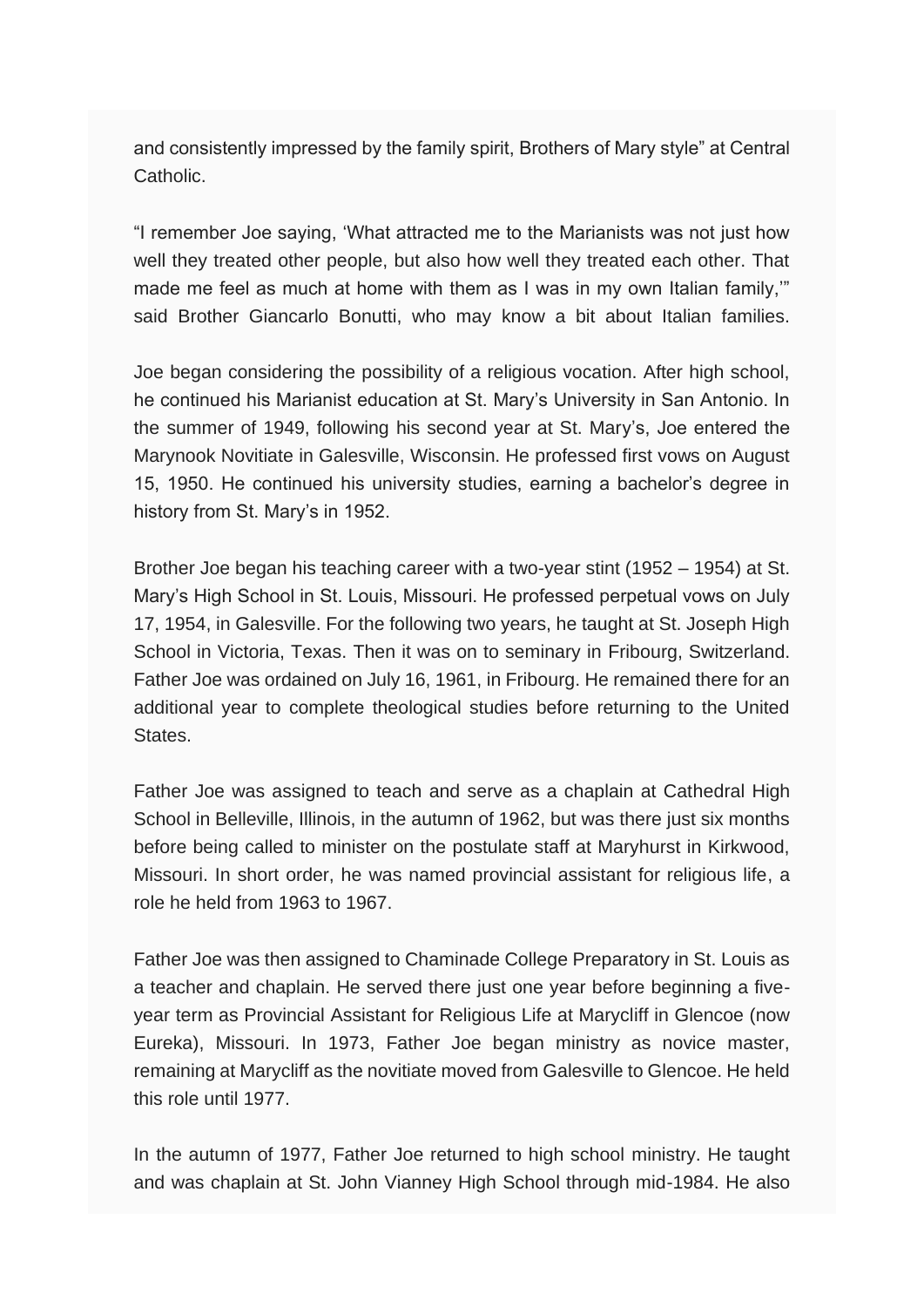served as community director during this time. Now in his mid-50s, and after a year's sabbatical, Father Joe returned home to San Antonio and to his alma mater, Central Catholic. He served there are as president from 1985 – 1987.

In 1987, Father Joe was appointed as provincial of the St. Louis Province, a role he held for two terms, until 1995.

"I didn't know much about the Marianists when I was hired to work for them in 1988, but I soon learned what 'family spirit' meant to the provincial, Father Joe Uvietta," said Ann Mueller, a long-time provincial staff member. "It showed up in how he treated everyone, especially women. He felt we had incredible gifts to offer the Church and the world, and he was supportive in bringing out those gifts. Working with Father Joe and his provincial council. I found a spirit of ministry," Ann said.

An astute and deeply Marianist leader, Father Joe served many times as a delegate or secretary at provincial and general chapters from the mid-1960s forward. He also served on boards of directors for a number of Marianist high schools over the years.

Upon completing his service as provincial and using a second sabbatical for theological studies, Father Joe began a new ministry in 1996. He became director of the Marianist Retreat and Conference Center (MRCC), a role that again exercised his skill in administration and his gifts for connecting deeply with groups and individuals. In addition to retreats at MRCC, he was in demand as a retreat leader for numerous religious orders of men and women across the country. Father Joe remained in the role until 2005, when he was 74.

Father Joe began living at the Cure of Ars community on the campus of St. John Vianney High School in 1999, while still serving at MRCC. For him, it was an opportunity to again enjoy a high school community, and he was a welcome presence at school events. He was known for carrying a file folder of cartoons and jokes, which he loved to share with those he encountered.

Dennis Matreci is a long-time teacher and administrator at Vianney who counts himself among Father Joe's fans. "Father Joe was a constant source of joy here at Vianney. I never saw him when he wasn't smiling, and he always had his collection of cartoons to share. He was also a source of inspiration to me – his